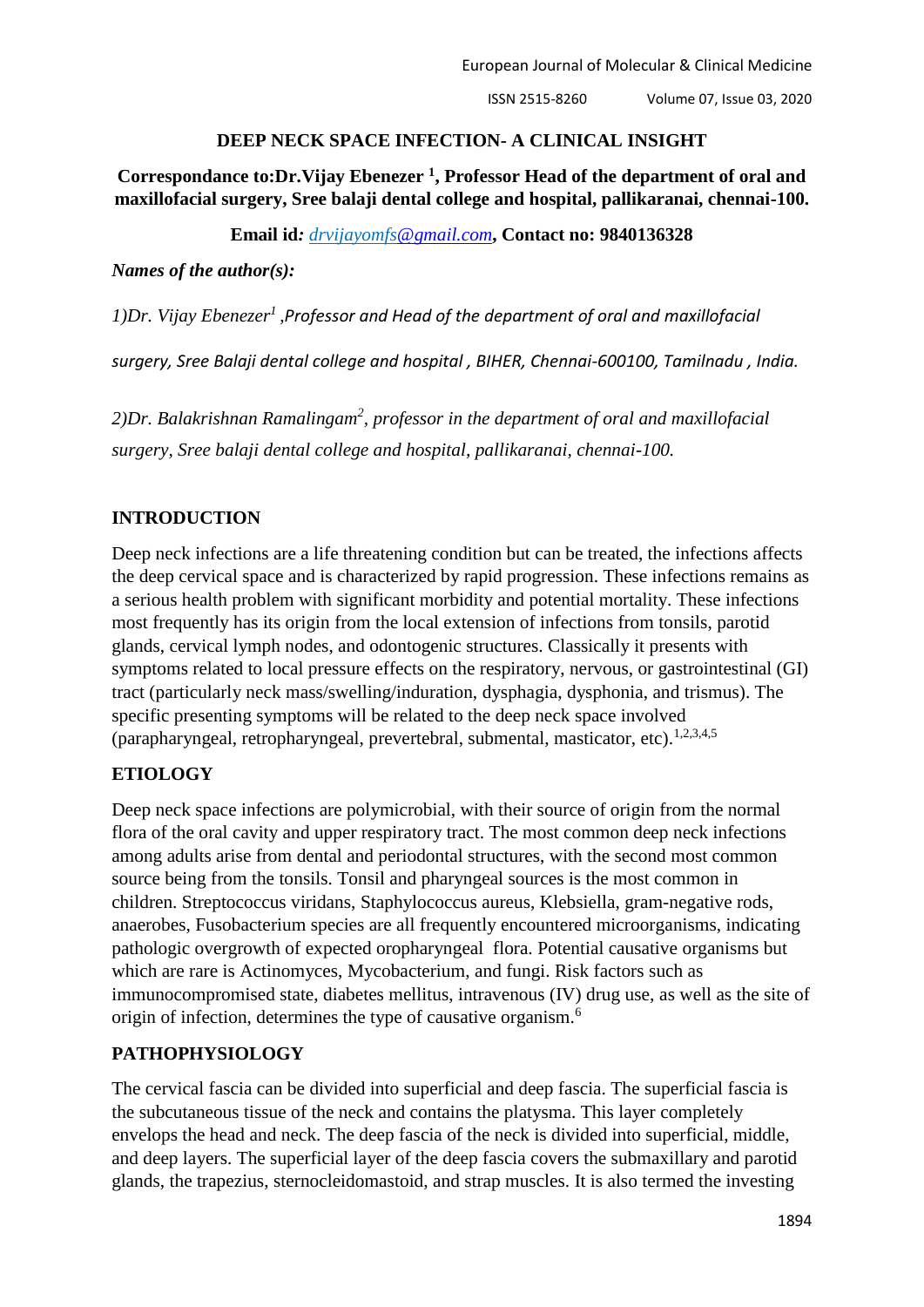layer. Infections of odontogenic and submandibular origin affect this space, which includes the submandibular and masticator spaces. The middle layer encloses vital parts of the neck including the pharynx, larynx, trachea, upper esophagus, thyroid, and parathyroid glands. Infections of pharyngeal, tonsillar, and laryngeal origin affect this space, which includes the parapharyngeal and retropharyngeal spaces. This space can also become involved by odontogenic infections of the 2nd and 3rd molars, where infection can spread inferior to the dentate line of the mandible to penetrate the middle layer of deep cervical fascia. The deep layer of the deep cervical fascia, also called prevertebral fascia, covers the vertebral column and muscles of the spine. There is an alar fascia present in this space that forms the terminus of the retropharyngeal space and lies between the middle layer of deep cervical fascia and the prevertebral fascia proper. The space between this alar layer and the prevertebral fascia is the so-called "danger space," as it is in continuity with the mediastinum and infections of upper aerodigestive origin can spread freely to cause mediastinitis. True retropharyngeal infections can involve the deep layer of deep cervical fascia, but the hematogenous spread of other infections (i.e. in IV drug users) can lead to vertebral and prevertebral abscesses.

Infections in any of these spaces can lead to clinical lymphadenopathy in the appropriate lymphatic chains, most commonly in the anterior and posterior cervical lymphatic chains. Host factors such as immunocompromised state, the presence of comorbid conditions such as diabetes, trauma, recent instrumentation in the area such as surgery or dental work, and IV drug abuse can further influence the spread of infection to deeper layers.<sup>7,8,9,10,11</sup>

# **CLINICAL EXAMINATION**

Clinical presentation of these infections is variable based on the primary site of infection, the fascial plane involved, the extent of inflammation and infection, and the presence of abscess and local pressure effects and other systemic conditions. Most patients present with fever and neck pain. Associated symptoms such as dental pain, dysphagia, stridor, dysphonia, trismus, pain on neck movements, and respiratory distress can provide clues regarding the potentially affected facial plane. Predisposing factors such as immunocompromised state, recent oral/dental procedures, recent neck or oral trauma, recent neck surgery or radiation, IV drug use, or diabetes mellitus should be sought.

Patients may be febrile and may appear ill and toxic. Inspection of the neck may reveal asymmetry, redness, swelling, induration, and regional lymphadenitis. Torticollis may be present. Abscesses in this area are harder to diagnose clinically due to frequent absence of fluctuance due to the taut fascia, overlying muscles, and the deep location, but are easily demonstrated on computed tomography. Physicians should have a low threshold to obtain such imaging so long as the patient is able to lie supine and protect their airway.

Proximal deep neck infections (peritonsillar, parapharyngeal, parotid, and submandibular) infections and abscesses tend to present with a sore throat and sometimes with trismus. Trismus occurs due to the local inflammation of the muscles of mastication or the direct involvement of these muscles by the infection. On physical examination it may reveal neck or lower facial swelling, local erythema, tenderness, and regional lymphadenitis. Medial displacement of the uvula in conjunction with tonsillar asymmetry suggests peritonsillar abscess, whereas medial displacement of the pharyngeal wall is suggestive of parapharyngeal space infection. Dysphagia or odynophagia and may have associated inflammation in the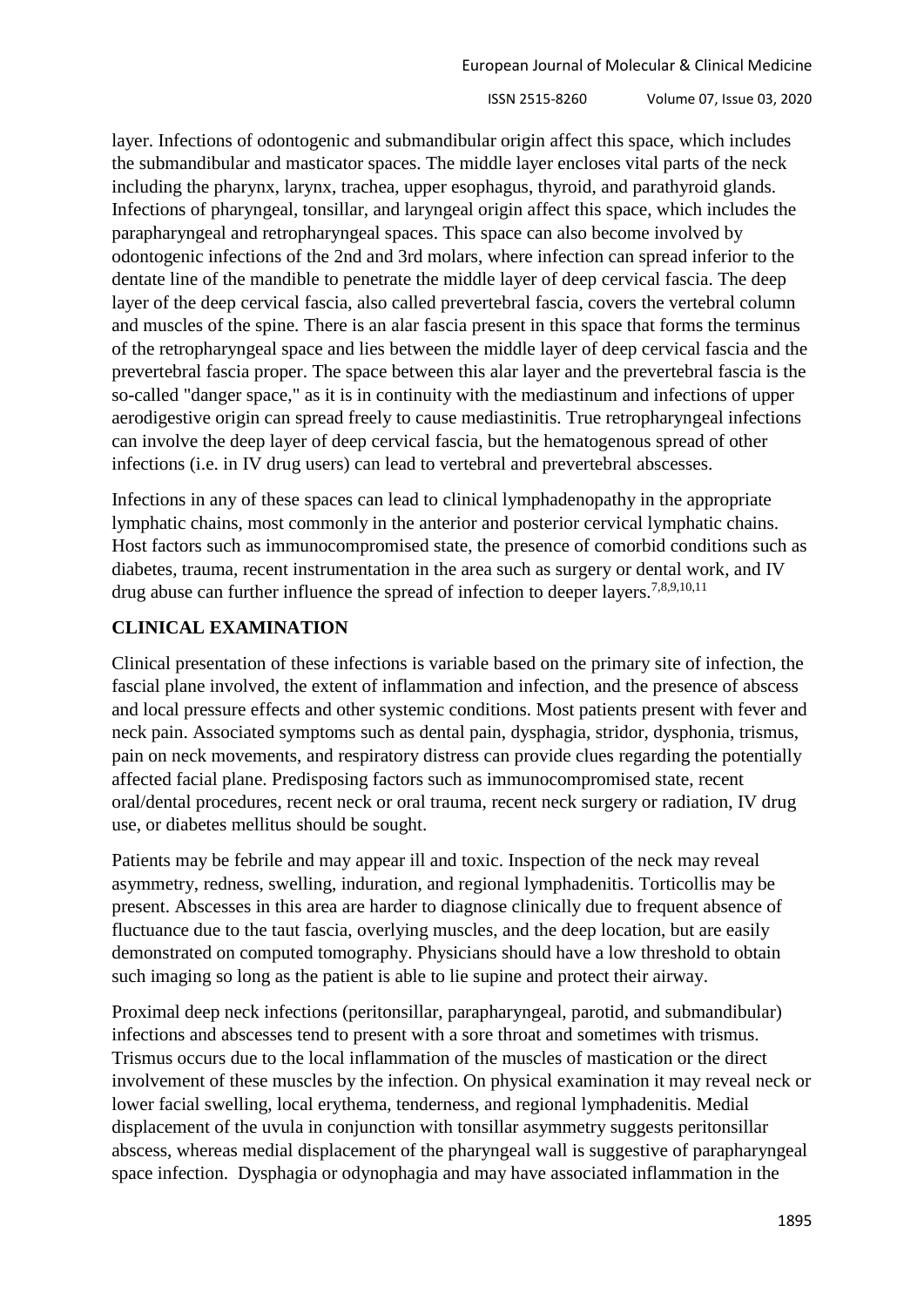cricoarytenoid joints. If the vagus nerve is affected, dysphonia and hoarseness can occur, the so-called "hot potato" voice. Infections in the submandibular space may occur after spreading from dental abscesses, sublingual or submaxillary salivary glands, or oral infections following trauma. Cellulitis in this space is also known as Ludwig's angina if it originates from the 3rd molars, which can lead to life-threatening airway obstruction if untreated. Ludwig's angina presents with drooling, inability to swallow, trismus, and induration and elevation of the floor of the mouth.

Parapharyngeal and retropharyngeal space infections are more common in children and usually are preceded by an upper respiratory infection. They often present with dysphagia, drooling, and stridor and can lead to airway compromise or spread into the chest to cause mediastinitis. Infections in the danger space (located posterior to the retropharyngeal space and anterior to prevertebral space) that has loose areolar tissue facilitates the rapid spread of infection to surrounding regions and often presents with complications such as mediastinitis, empyema, and sepsis.

# **EVALUATION**

A complete blood count (CBC) usually shows leukocytosis, often with a left-shift, and chemistry may reveal evidence of dehydration if the patient's fluid intake is poor due to pain. A blood culture should be obtained if the patient is septic, and cultures should be obtained of any purulent discharge in the affected region.

Plain radiography of the neck in children may suggest retropharyngeal abscess when the prevertebral soft tissue shadow is greater than 7 mm at the C2 level or greater than 14 mm at C6 level. Among adults, the soft tissue shadow is greater than 22 mm at C6 level.<sup>12</sup> Additionally, plain x-rays may reveal a foreign body or subcutaneous air when present, and can importantly rule out such entities in the pediatric population, where accurate history can be challenging to obtain. A chest x-ray is indicated if there is suspicion for mediastinitis, pneumomediastinum, lower airway foreign body, or empyema.

## **IMAGING**

Ultrasound is useful for relatively superficial infections to differentiate between phlegmon and abscesses but may not be adequate for deep infections. If the ultrasound results are questionable, a CT scan should be obtained so long as it is safe to do so.<sup>13</sup>

The gold standard imaging modality to diagnose the source and extent of the deep neck infection is computed tomography (CT) with contrast, with magnetic resonance imaging (MRI) also possible though logistically more challenging. There is little utility in obtaining a non-contrast CT scan as phlegmon versus abscess are not easily distinguishable.<sup>14,15</sup>

### **TREATMENT / MANAGEMENT**

Directed antimicrobial coverage, surgical drainage for discrete abscesses and aggressive supportive care are the main management options. Empiric regimens that are based on the expected microbiology and local resistance data should be initiated and adjusted appropriately once the organism and its sensitivities become available. The choice of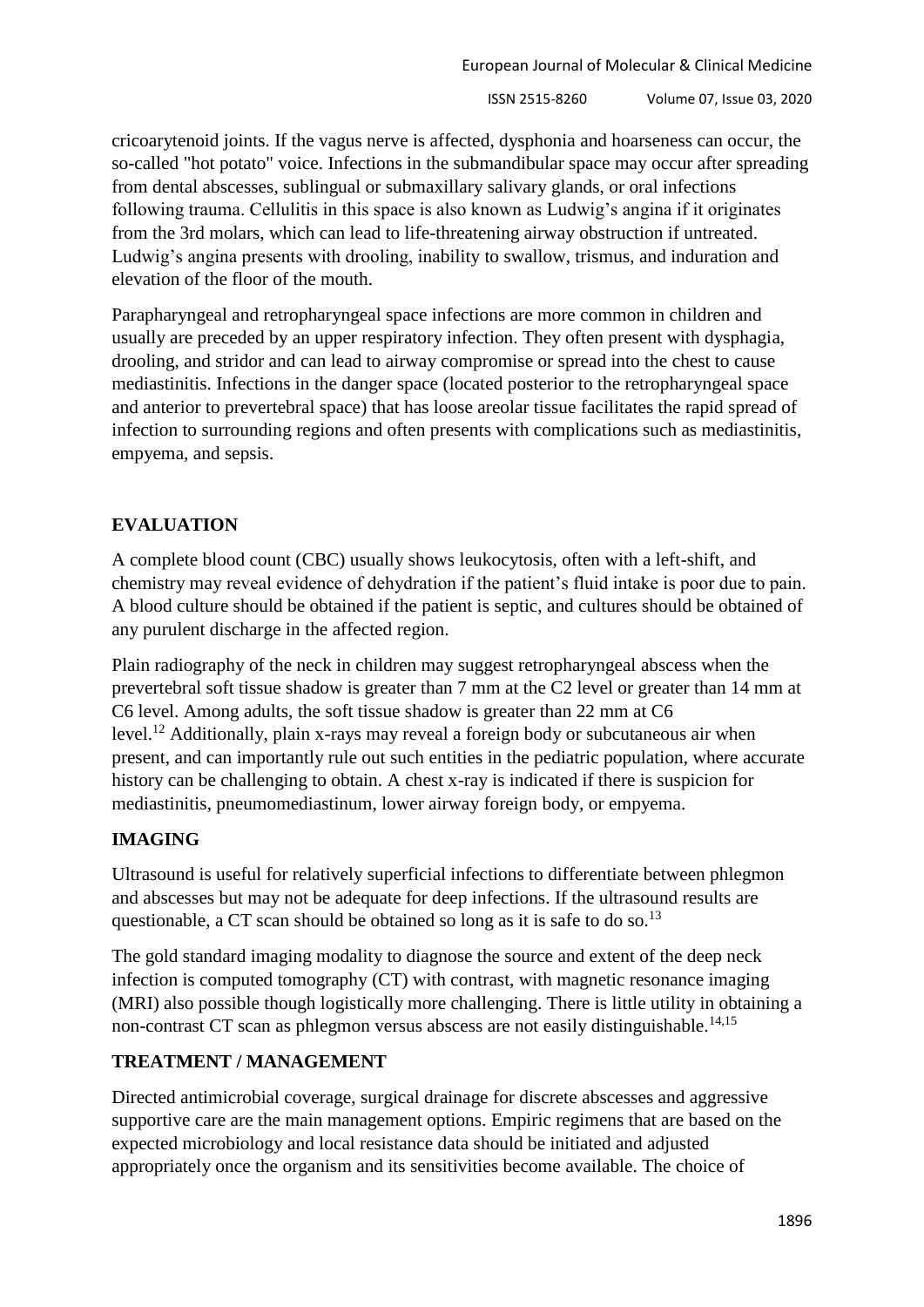antimicrobial regimens for the treatment of deep neck space infections has not yet been studied in clinical trials. Intravenous nafcillin or vancomycin plus gentamycin or tobramycin combination, ampicillin/sulbactam, or clindamycin are generally accepted initial choices. For methicillin-resistant Staphylococcus aureus (MRSA) infections, vancomycin or linezolid plus cefepime (alternates are metronidazole, imipenem, meropenem, piperacillin-tazobactam) can be used. MRSA coverage must be included as part of the initial treatment regimen for patients that are at risk for MRSA carriage or infection, such as those with comorbid disease (for example, diabetes mellitus), history of intravenous drug use, and in communities or hospitals where there is a substantial incidence of MRSA. For the majority of deep neck infections especially parapharyngeal, retropharyngeal, or prevertebral space infections, antibiotic treatment should generally be continued for 2 to 3 weeks, and longer courses may be required when complications are present. Antibiotics can be administered via oral route once there is significant clinical improvement and patient able to tolerate oral intake. Consultation with head and neck surgeons is recommended as surgical drainage may become necessary if there is no improvement after 48 hours of antibiotic therapy. All but the smallest deep neck abscesses typically warrant surgical drainage, while small or questionable abscesses and phlegmon often respond well to appropriate aggressive medical management.<sup>17</sup>

Nonetheless, in the acute setting, the airway always comes first. Patients with deep neck infections, particularly those with submandibular or odontogenic infections, as well as those with any airway symptoms or difficulty handling their own oral secretions, should have their airways adequately secured first and foremost via elective intubation. This frequently requires awake fiberoptic intubation. The use of glucocorticoids for symptomatic relief in patients with acute airway obstruction remains controversial and lacks supporting evidence, and any patient with a deep neck abscess and even minimal airway symptoms should be electively intubated and the abscess drained[.\[4\]](https://www.statpearls.com/kb/viewarticle/20292#ref_30770139)

### **DIFFERENTIAL DIAGNOSIS**

Differential diagnosis of deep neck infections may vary based on presenting symptoms. Neck pain with fever can be caused by meningitis, apical pneumonia or subarachnoid hemorrhage. Acute neck pain, especially with asymmetry, can be a result of trauma causing cervical fractures/dislocations, neck muscle hematomas or neck muscle strains. Among, patients presenting with stridor, acute epiglottitis, bacterial tracheitis and croup should be considered, and for those with significant odynophagia or dysphagia, foreign body ingestion and acute esophagitis need to be considered. In the patient with a neck swelling and/or mass, the astute clinician will remember malignancy as a potential etiology.

### **COMPLICATIONS**

In case of lateral pharyngeal space infections it can spread to the carotid sheath and cause septic thrombophlebitis (Lemierre syndrome) and erosion. Retropharyngeal or danger space infections can spread to the mediastinum and cause acute Mediastinitis that may further spread and cause empyema and pericarditis. An obstructed airway can occur from respiratory failure and spread into the systemic circulation can result in sepsis and intracranial infections.

## **CONCLUSION**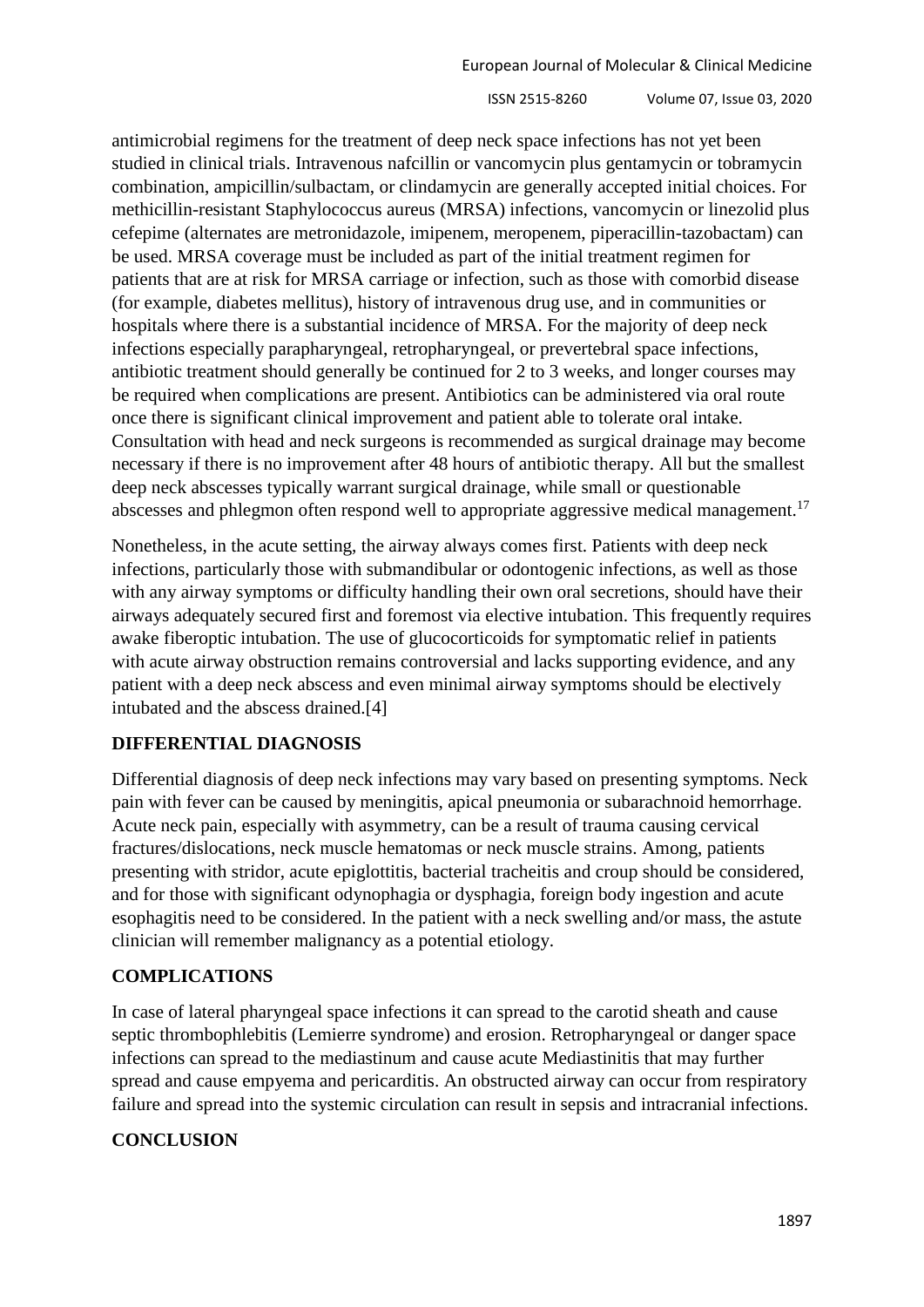Maintenance of oral hygiene and early treatment for dental caries and dental infections can help prevent deep neck infections. Deep neck infections most commonly arise from a nearby infectious focus, with odontogenic and tonsil/pharyngeal sources being the most common. Clinicians should be aware of these infections and not underestimate their potential to cause life-threatening complications. A thorough knowledge of the anatomical compartments and spaces of the neck is essential for understanding the pathogenesis, clinical manifestations, and potential routes of spread of infections. Deep neck space infections typically have a polymicrobial origin, originating from the oral cavity and oropharynx. Empiric antimicrobials should cover these species. Deep neck infections has the potential to cause many complications that can be life-threatening, hence appropiate treatment is necessary. The prognosis depends on the age of the patient, the severity of the infection, immune status, response to antibiotics, and other comorbidities.<sup>17</sup> Computed tomography WITH IV contrast is the best suited imaging modality of choice for the diagnosis of deep neck space infections. There is little to no utility in obtaining a non-contrasted scan.

The treatment of deep neck infections include appropriate antibiotics based upon the likely microbiology of the infection along with drainage of the abscess collection, if present, via either aspiration or surgical drainage.

#### References

- [\[1\]](https://www.statpearls.com/kb/viewarticle/20292#link_30786031) McDonnough JA,Ladzekpo DA,Yi I,Bond WR Jr,Ortega G,Kalejaiye AO, Epidemiology and resource utilization of ludwig angina ED visits in the United States 2006-2014. The Laryngoscope. 2019 Feb 20;
- [\[2\]](https://www.statpearls.com/kb/viewarticle/20292#link_30784193) Wilkie MD,De S,Krishnan M, Defining the role of surgical drainage in paediatric deep neck space infections. Clinical otolaryngology : official journal of ENT-UK ; official journal of Netherlands Society for Oto-Rhino-Laryngology
- [\[3\]](https://www.statpearls.com/kb/viewarticle/20292#link_30778663) Chen YR,Sole J,Jabarkheel R,Edwards M,Cheshier S, Pediatric parapharyngeal infection resulting in cervical instability and occipital-cervical fusion-case report and review of the literature. Child's nervous system : ChNS : official journal of the International Society for Pediatric Neurosurgery. 2019 Feb 18;
- [\[4\]](https://www.statpearls.com/kb/viewarticle/20292#link_30770139) Kent S,Hennedige A,McDonald C,Henry A,Dawoud B,Kulkarni R,Logan G,Gilbert K,Exely R,Basyuni S,Kyzas P,Morrison R,McCaul J, Systematic review of the role of corticosteroids in cervicofacial infections. The British journal of oral
- [\[5\]](https://www.statpearls.com/kb/viewarticle/20292#link_30484087) Gamoh S,Tsuji K,Maruyama H,Hamada H,Akiyama H,Toda I,Wang PL,Morita S,Shimizutani K, Gas gangrene in the deep spaces of the head and neck visualized on computed tomography images. Oral radiology. 2018 Jan;